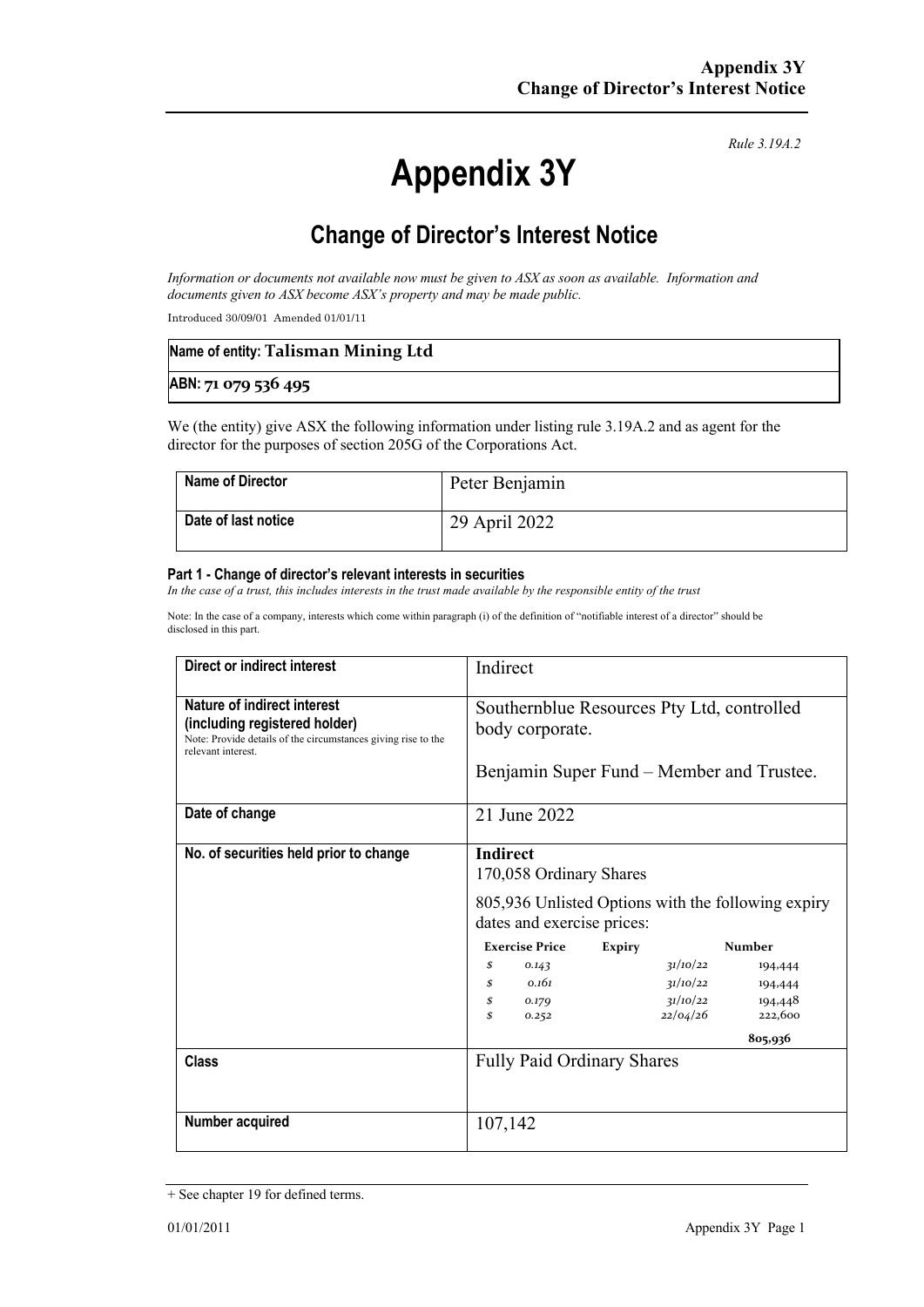| Number disposed                                                                                                                                                            | N <sub>il</sub>                                                                                                                |                                  |               |                                              |                                          |
|----------------------------------------------------------------------------------------------------------------------------------------------------------------------------|--------------------------------------------------------------------------------------------------------------------------------|----------------------------------|---------------|----------------------------------------------|------------------------------------------|
| <b>Value/Consideration</b><br>Note: If consideration is non-cash, provide details and<br>estimated valuation                                                               | \$0.14 per Share.                                                                                                              |                                  |               |                                              |                                          |
| No. of securities held after change                                                                                                                                        | <b>Indirect</b><br>277,200 Ordinary Shares<br>805,936 Unlisted Options with the following expiry<br>dates and exercise prices: |                                  |               |                                              |                                          |
|                                                                                                                                                                            |                                                                                                                                | <b>Exercise Price</b>            | <b>Expiry</b> |                                              | <b>Number</b>                            |
|                                                                                                                                                                            | \$<br>\$<br>\$<br>\$                                                                                                           | 0.143<br>0.161<br>0.179<br>0.252 |               | 31/10/22<br>31/10/22<br>31/10/22<br>22/04/26 | 194,444<br>194,444<br>194,448<br>222,600 |
|                                                                                                                                                                            |                                                                                                                                |                                  |               |                                              | 805,936                                  |
| Nature of change<br>Example: on-market trade, off-market trade, exercise of<br>options, issue of securities under dividend reinvestment plan,<br>participation in buy-back |                                                                                                                                | On-market trade.                 |               |                                              |                                          |

### **Part 2 – Change of director's interests in contracts**

Note: In the case of a company, interests which come within paragraph (ii) of the definition of "notifiable interest of a director" should be disclosed in this part.

| <b>Detail of contract</b>                                                                                 | Not applicable. |
|-----------------------------------------------------------------------------------------------------------|-----------------|
| Nature of interest                                                                                        |                 |
| Name of registered holder<br>(if issued securities)                                                       |                 |
| Date of change                                                                                            |                 |
| No. and class of securities to<br>which interest related prior to                                         |                 |
| change<br>Note: Details are only required for a contract in relation<br>to which the interest has changed |                 |
| Interest acquired                                                                                         |                 |
| Interest disposed                                                                                         |                 |

<sup>+</sup> See chapter 19 for defined terms.